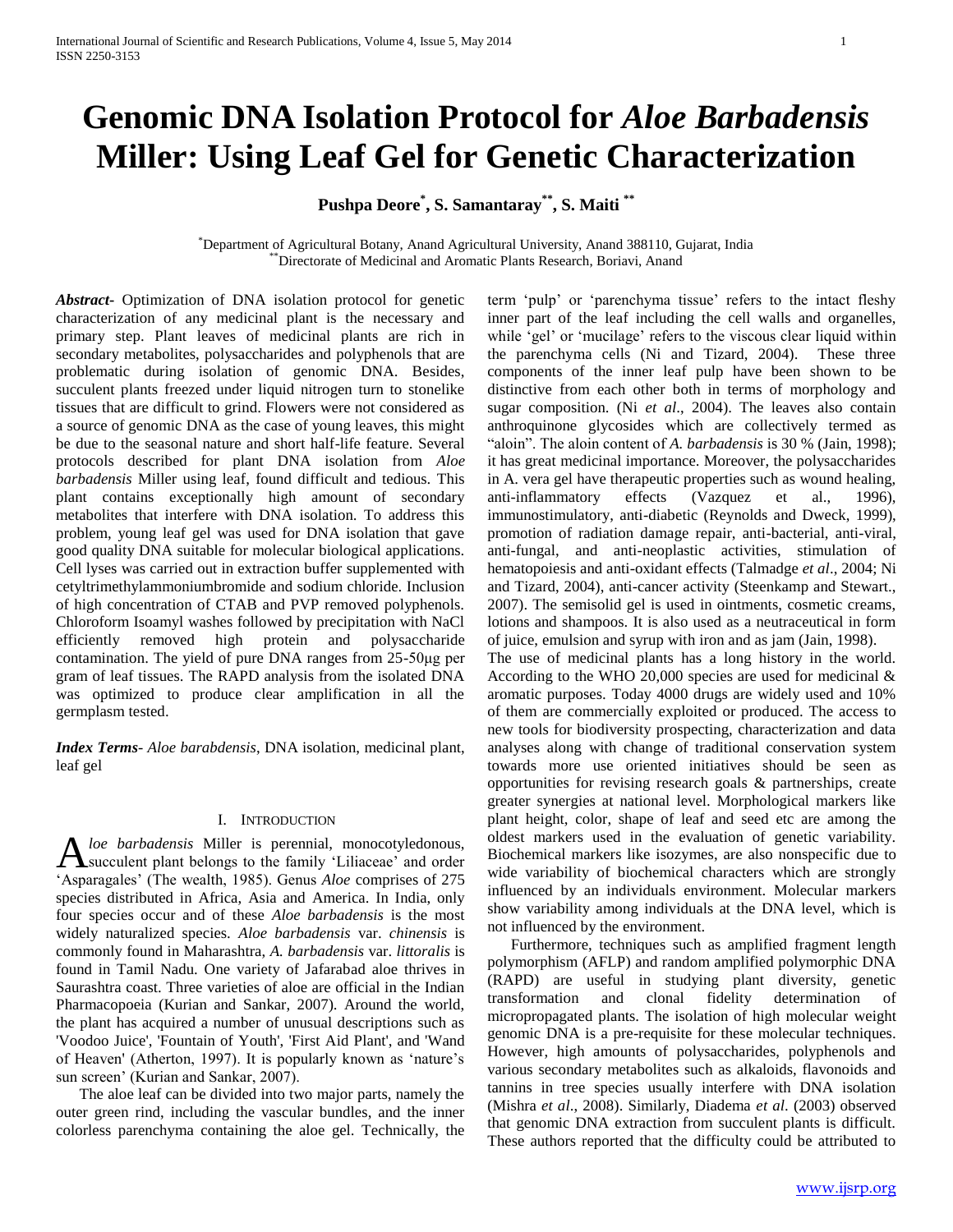small cell density in succulent tissues and high levels of contaminants (polyphenols or polysaccharides) that coprecipitate with DNA.

 Polyphenols released from the vacuoles during the cell lysis process are oxidized by cellular oxidases and undergo irreversible interactions with nucleic acids causing browning of the DNA (Varma *et al*., 2007). The presence of gelling polysaccharides prevents complete dissolution of nucleic acids and imparts a viscous constituency to the DNA making it stick to the wells during gel electrophoresis (Barnell *et al*., 1998; Diadema *et al*., 2003; Varma *et al*., 2007). According to these authors, residual polyphenols, polysaccharides and secondary metabolites interfere with the activity of several biological enzymes like polymerases, ligases and restriction endonucleases. Though several successful genomic DNA isolation protocols for high polyphenol and polysaccharide containing plant species have been developed, none of these are universally applicable to all plants (Varma et al., 2007). Researchers often modify a protocol or blend two or more different procedures to obtain DNA of the desired quality (Varma *et al*., 2007; Jabbarzadeh *et al*., 2009). A good isolation protocol should be simple, rapid and efficient; yielding appreciable levels of high quality DNA suitable for molecular analysis. Our objective was to develop a reliable protocol for achieving larger quantity and highly purified DNA in *A. barbadensis* that could be used for molecular biology work.

## II. MATERIALS AND METHODS

# *Plant material*

 Young leaves of 38 accessions (IC310611, IC310617, IC310618, IC310609, NR127, IC1112521, IC1112532, IC1112527, IC283671, NMRM2, IC 285630, NR72, IC285626, IC310623 IC310619, MP1, GUJ2, NR63, NR57, IC283655, NR74, GUJ1, NR61, IC310906, IC310903, IC310904, IC310908, IC310614, IC112531, IC112517, K98, GUJ6, IC285629, N129, GUJ3, RAJ1, RAJ2, IC283670) of *A. barbadensis* were collected from field gene bank of National Research Centre of Medicinal and Aromatic Plant (Directorate of Medicinal and Aromatic Plants Research), Boriavi, Anand, Gujarat, India; these accessions were collected from diverse locations of Gujarat, Madhya Pradesh, Rajasthan and NBPGR, New Delhi

## *Reagents and solutions*

- Extraction buffer: 4% (w/v) CTAB (Cetyl trimethyl ammonium bromide), 5 M NaCl, 20mM EDTA (pH 8.0), 100mM Tris- HCl (pH 8.0), 2% PVP (Polyvinylpyrrolidone) and and 2% β-mercaptpethanol
- Chloroform-isoamyl alcohol (IAA) (24:1; v/v)
- 3 M sodium acetate (pH, 4.8)
- Isopropanol (-20ºC)
- Absolute ethanol (-20ºC)
- 70% ethanol (-20ºC)
- 5 M NaCl
- TE buffer (10 mM Tris, 1mM EDTA)
- PCR reaction buffer (Bangalore Genei, India)
- Primers Operon Technologies Inc. Almeda CA, USA
- Taq DNA polymerase (Bangalore Genei, India)
- Deionized autoclaved water

# *Preparation of Extraction buffers*

 The extraction buffer used for the homogenization contained 100 mM Tris (pH, 8.0), 20 mM EDTA (pH, 8.0), 5M NaCl. The extraction buffer was autoclaved and 2% β-mercaptoethanol, 4% CTAB, 2% PVP (40,000) was added immediately before use; care was taken at the time of addition to avoid precipitation.

# *Protocol for genomic DNA Isolation*

- Take 10 ml of extraction buffer and pre-warm to 65ºC.
- Approximately, 5g of young fresh leaf gel was homogenized with a mortar and pestle in liquid nitrogen. The homogenized mixture was transferred in a centrifuge tube using a pre-cooled spatula and add the prewarmed isolation buffer. Vortex thoroughly and place the tube at 65ºC for 1h and vortex at every 10-15 min during the incubation.
- Centrifuge the tube at 10,000 rpm for 20 min at RT.
- Transfer the upper phase into a new tube and add 2.5 ml of 5 M NaCl and mix by inverting the tube carefully.
- Add double volume chilled ethanol and mix gently.
- Thread like structure/precipitation will appear.
- Drain out the solution and wash DNA with 70% ethanol twice.
- Allow the DNA to air dry and then dissolve it in 1 ml T10E1 buffer.
- Add (60 μg/ml) RNase and incubate for 1 hour at 37ºC with continuous shaking.
- Add 1 ml of chloroform: isoamyl alcohol (24:1) and shake for 10 min.
- Centrifuge at 10,000 rpm for 10 min at room temperature.
- Take supernatant and add 1/10th volume of 3M sodium acetate followed by addition of 2.5 ml chilled ethanol. Mix properly.
- A mass of white thread like structure will appear.
- Drain out all the solution and wash the DNA with 70% ethanol twice.
- Dissolve the DNA in minimum quantity of T10E1 buffer.
- Place the tube at -20ºC for further use.
- Check the quality and concentration of the DNA with a spectrometer and on a 0.8% agarose gel

## **Notes:**

- 1. The homogenized mixture should not be allowed to thaw at any point before adding the isolation buffer. By keeping the temperature below 0ºC, the oxidizing enzymes are inactivated during this step. If larger amounts of plants are processed simultaneously, the powder can be stored in a - 20ºC freezer.
- 2. The tube should not be shaken vigorously because the DNA is very vulnerable to fragmentation at this step.
- 3. Care should be taken so that the pellet is not dried excessively, making it difficult to dissolve.

*Optimization of RAPD reaction (Randomly Amplified Polymorphic DNA)*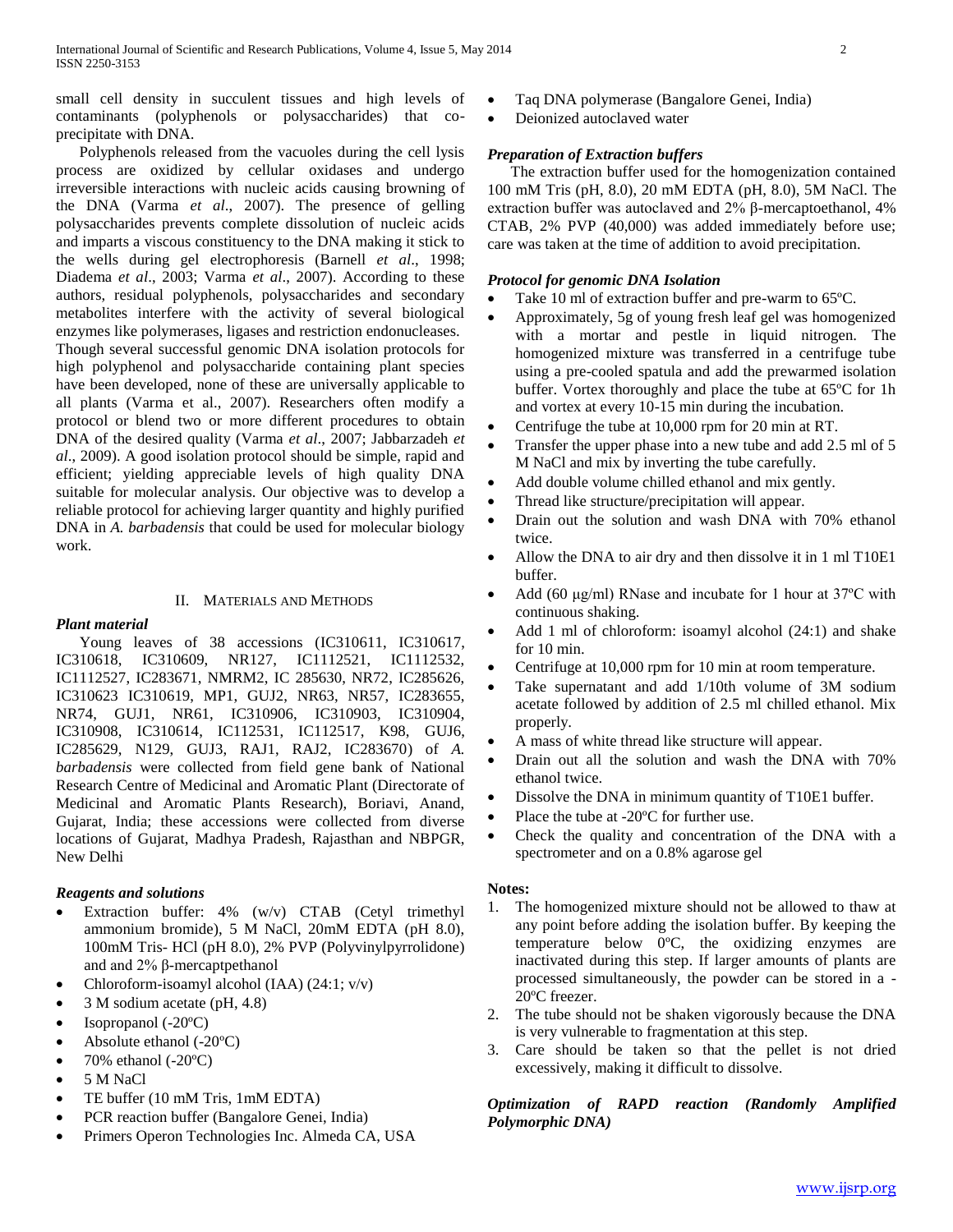- 4. For the optimization of RAPD reaction using DNA extracted from various accessions, oligonucleotide primers from A and J series (OPA09; 5'GGGTAACGCC3', OPJ09; 5'TGAGCCTCAC3') were used for amplification to standardize the PCR conditions.
- 5. PCR amplification was performed in 25 μl reaction volumes containing 2.5 μl of 10X assay buffer (100 mM Tris-Cl; pH 8.3, 500 mM KCl, 15 mM MgCl2), 0.2 mM of each dNTPs (dATP, dCTP, dGTP and dTTP) (MBI Ferment Inc., Maryland, USA) 5 pg of primer, 1.0 unit of Taq DNA polymerase and 30ng of template DNA. The amplification reaction was carried out in a DNA Thermal Cycler (Eppendorf AG, Hamburg, Germany) programmed for 44 cycles as follows: 1st cycle of 5 min at 94ºC followed by 43 cycles each of 1min at 92ºC, 1min at 37ºC, 2 min at 72ºC. The final step consisted of one cycle of 7 min at 72ºC for complete polymerization. After completion of the PCR, 2.5 μl of 6X loading dye (MBI Ferment Inc., Maryland, USA) was added to the amplified products and were electrophorsed in a 1.5% (m/v) agarose (Bangalore Genei, Bangalore, India) gels with 1X TAE buffer, stained with ethidium bromide and photographed and documented by a gel documentation system (Syngene, Cambridge, UK) . The sizes of the amplification products were estimated by comparing them to standard DNA ladder (O'Gene Ruler 1.0 kbp DNA ladder; MBI Ferment Inc., Maryland, USA). All the reactions were repeated three times.

#### III. RESULTS AND DISCUSSION

 In this study, DNA extraction was improved by major modifications of CTAB method (Doyle and Doyle, 1987). Firstly, DNA was isolated from leaf (excluding the gel like mesodermal region). But it was found that the DNA extracted was viscous and difficult to dissolve and pipette out. Also, it required several purification steps and tedious one. So it necessitated the modification to obtain good quality and quantity DNA. Then, four types of plant materials were used shown in Table No.1 for DNA extraction. It was found that DNA extracted from young rind with gel and old rind without gel was poor in quantity and quality. This could be due to the presence of other impurities like protein. Proteins associated with the isolated DNA could not be removed with phenol. The presence of such proteins may have retarded the migration rate decreasing the quality of the isolated DNA. Among these DNA extraction from young leaf gel was found to be effective.

**Table 1: Comparison of** *A. barbadensis* **DNA isolation from different plant parts**

| Accession used: N129 |  |  |  |
|----------------------|--|--|--|
|----------------------|--|--|--|

| Observations | Young | Old   | Adult<br>leaf | leaf<br>Adult |
|--------------|-------|-------|---------------|---------------|
|              | leaf  | leaf  | rind and gel  | rind          |
|              | gel   | gel   |               |               |
| Supernatant  | Clear | Clear | Mucilaginous  | Mucilaginous  |
| Purification |       | 3     | More than 3   | More than 3   |
| steps        |       |       |               |               |
| <b>DNA</b>   | Easy  | Quiet | Difficult     | Difficult     |
| dissolution  |       | easy  |               |               |

| $\%$     | <b>DNA</b> | 100 | ንቦ<br>-- |  |
|----------|------------|-----|----------|--|
| observed |            |     |          |  |

 High yield of total cellular DNA in many plants was obtained by increasing CTAB and NaCl concentrations in the extraction buffer (Syamkumar *et al*., 2003). Polysaccharides contaminations are particularly problematic as they can inhibit the activity of many commonly used molecular biology enzymes, such as polymerases for which increased concentrations of NaCl more than 1.5 M can be used for removal of polysaccharides for manipulating DNA (Fang *et al*., 1992). Several methods on removal of polysaccharides from DNA have been extensively studied (Sarwat *et al*., 2006; Harini *et al*., 2008; Doosty *et al*., 2012; Samantaray *et al*., 2009). The presence of polyphenols which are powerful oxidizing agents can reduce the yield and purity by binding covalently with the extracted DNA making it useless for most of the molecular biological works (Katterman and Shattuck, 1983; Peterson *et al*., 1997). Besides, also polyphenol contamination of DNA makes it resistant to restriction enzymes as also shown in other taxa where polyphenols copurify with DNA (Katterman and Shattuck, 1983) and interact irreversibly with proteins and nucleic acids (Loomis, 1974). This phenomenon is mainly due to the oxidation of polyphenols to quinines and quinones by polyphenol oxidase followed by covalent coupling or by oxidation of the proteins by the quinines. During homogenisation, polyphenols are released from vacuoles and then they react rapidly with cytoplasmic enzymes. Addition of PVP along with CTAB to extraction buffer may bind to the polyphenolic compounds by forming a complex with hydrogen bonds and may help in removal of impurities to some extent. Use of high- molecular- weight PVP (40,000) was recommended by a number of workers instead of using lower ones. (Stewart and Via, 1993; Porebski *et al*., 1997; Zhang and Stewart, 2000). Similarly, addition of ethanol instead of isopropanol in the last step of DNA isolation enhances the DNA yield and purity (Samantaray *et al*., 2009). It was observed that incorporation of 2% PVP and 5M Nacl to CTAB buffer produced high quantity and purified DNA observed by RAPD markers (Fig. 1a, 1b).

 The quantity of DNA is also dependent on the amount of grinded tissue harvested and collection of the supernatant (Moyo *et al.,* 2008). For this, 3gm, 5gm and 10gm of leaf gel were used for study. It was found that 5gm of young leaf gel of *A. barbadensis* yielded high quantity good quality DNA. The isolated DNA had normal spectra in which the A260/A280 ratios were 1.6-1.7 (Pich and Schubert, 1993). Agarose gel electrophoresis also demonstrated no evidence of protein and RNA contamination and confirmed that the DNA was of high molecular weight compared with undigested  $\lambda$  DNA the yield range was 25-50 μg per gram of leaf tissue. The DNA isolated from 38 accessions of *A. barbadensis* using this method was suitable RAPD experiments using OPJ 07 (Fig. 1a) and OPJ 09(Fig. 1b).

 The present study on development of protocol for isolation of high purity DNA and optimization of RAPD conditions from leaf gel is the first report for *A. barbadensis*. This will form a strong beginning for future molecular characterization and genetic improvement works in this promising medicinal plant. This work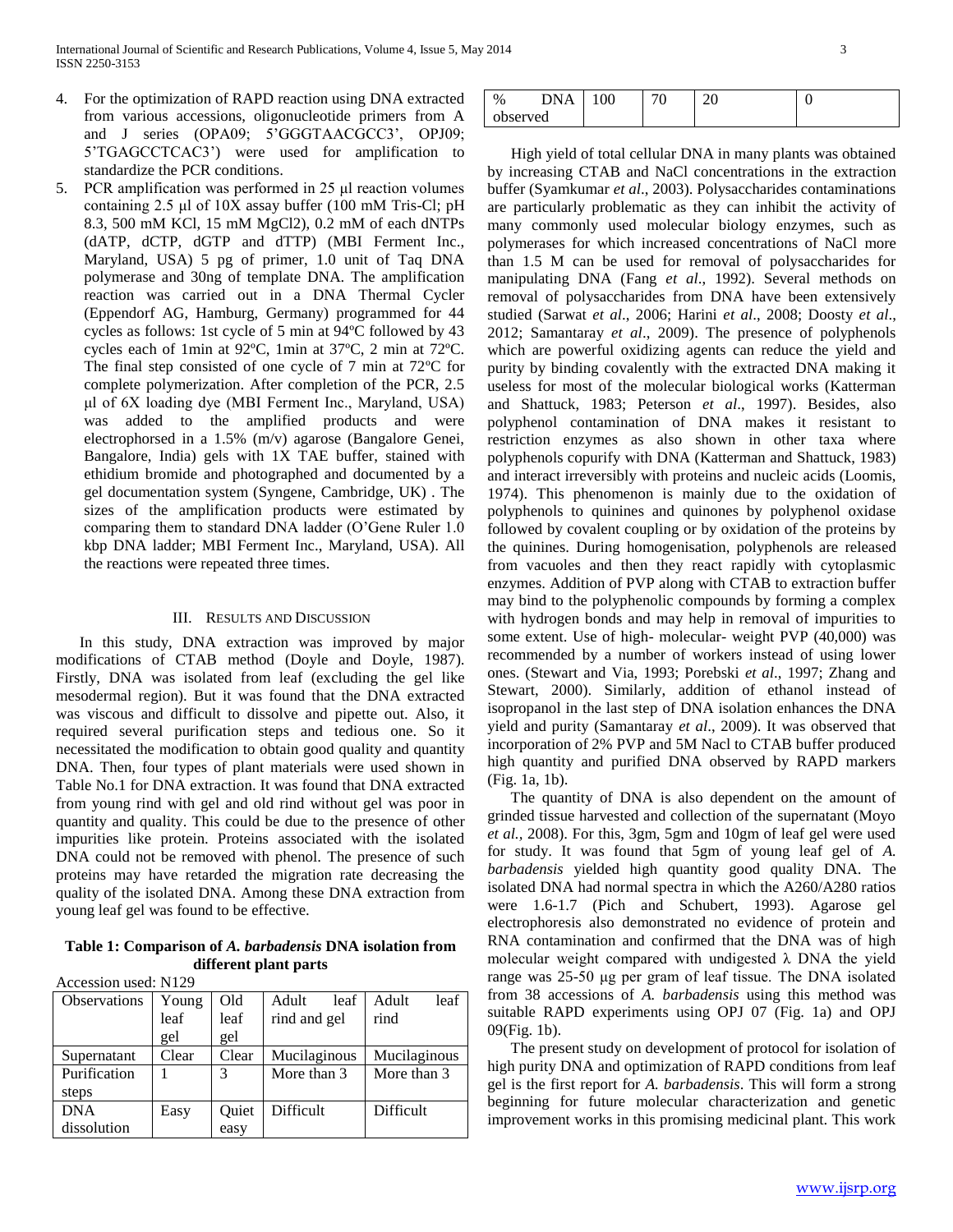represents a novel method that does not require ultracentrifugation to isolate DNA.



**Figure1: RAPD banding patterns of 38 accessions of** *A. barabdensis***, (a) amplified with primer OPJ 07 (5'CCTCTCGACA3') and (b) OPJ 09 (5'TGAGCCTCAC3'); M- 100bp DNA ladder, Lane 1-38: leaf gel DNA isolated from 38 accessions of** *A. barabdensis***.**

#### ACKNOWLEDGEMENTS

 The authors gratefully acknowledge the financial assistance of NRCMAP (DMAPR), Boriavi, Anand, Gujarat for providing necessary facilities. The authors are also thankful to Dr. (Ms.) K.A. Geetha, Senior Scientist (Plant breeding) for providing the plant materials for this study.

#### **REFERENCES**

- [1] A. Kurian, A. Sankar,. Medicinal Plants: Vol.2: Horticulture Science Series, 2007, NIPA, New Delhi.
- [2] A. Varma, H. Padh, N. Shrivastava, Plant genomic DNA isolation: an art or a science. Biotechnology Journal, 2007, vol.2:pp.386–392.
- [3] B. Doosty, R. Drikvand, E. Salahvarzi, H. Amiri, J. Hadian, Comparative Analysis and Optimization of Different DNA Extraction Protocols in Satureja khuzistanica. International Journal of Biology, 2012, vol4: pp.4.
- [4] B. Vazquez, G. Avila, D. Segura, B. Escalante,. Anti-inflammatory activity of extracts from Aloe vera gel, J. Ethnopharmacol, 1996, vol55: 69-75.
- [5] C.N. Stewart, L.E. Via, A rapid CTAB DNA isolation technique useful for RAPD fingerprinting and other PCR applications. Biotechniques, 1993, vol19: 394-504.
- D.G. Peterson, K.S. Boehm, S.M. Stack, Isolation of Milligram Quantities of Nuclear DNA from Tomato (Lycopersicon esculentum), A Plant Containing High Levels of Polyphenolic Compounds. Plant Mol. Biol. Reptr. 1997, vol15 (2):pp.148-153.
- [7] FRH. Katterman, VI Shattuck, An effective method of DNA isolation from the mature leaves of Gossypium species that contain large amounts of phenolic terpenoids and tannins. Prep. Biochem. 1983, vol13:pp.347-359.
- [8] G. S. Fang, S. Hammer, R. Grumet, A quick and inexpensive method for removing polysaccharides from plant genomic DNA. Biotechniques. 1992, vol13: pp52-57.
- [9] J. Talmadge, J. Chavez, L. Jacobs, C. Munger, T. Chinnah, J.T. Chow, D. Williamson, K. Yates, Fractionation of Aloe vera L inner gel, purification and molecular profiling of activity, Int. Immunopharmacol, 2004, vol4: pp.1757-1773.
- [10] J. Zhang, J.M. Stewart, Economical and rapid method for extracting cotton genomic DNA. The Journal of Cotton Science, 2000, vol4: pp193-201.
- [11] J.J. Doyle, J.L. Doyle, Isolation of plant DNA from fresh tissue. Focus, 1990, vol12: pp.13-15.
- [12] K. Diadema, A. Baumel, M. Lebris, L. Affr, Genomic DNA isolation and amplification from callus culture in succulent plants, Carpobrotus species (Aizoaceae). Plant Mol. Biol. Reptr, 2003, vol21:pp.173a–173e.
- [13] K.M. Mishra, S.N. Rani, A.S. Ram, H.L. Sreenath, A simple method of DNA extraction from coffee seeds suitable for PCR analysis. African Journal of Biotechnology, 2008, vol7:pp.409–413.
- [14] M. De la Cruz, R. Whitkus, L. Mota-Bravo, Tropical tree DNA isolation and amplification. Mol Ecol, 1995, vol4: pp.787-789.
- [15] M. Loomis, Overcoming problems of phenolics and quinones in the isolation of plant enzymes and organelles. Methods Enzymol. 1974, vol 31: pp.528-545.
- [16] M. Moyo, S.O. Amoo, M.W. Bairu, J.F. Finnie, J. Van Staden, Optimizing DNA isolation for medicinal plants. South Afr J Bot, 2008, vol74:pp.771- 775.
- [17] M. Sarwat, M.S. Negi, M. Lakshmikumaran, A.K. Tyagi, S. Das, P.S. Srivastava, A standardized protocol for genomic DNA isolation from Terminalia arjuna for genetic diversity analysis. Ele J.of Biotechnology. 2006, vol9:1:86-91.
- [18] M.J. Pikkart, B. Villeponteau, Suppression of PCR amplification by high levels of RNA, Biotechniques. 1993, vol14: pp.24-25.
- [19] P. Atherton, The Essential Aloe Vera. Newport Pagnell: Mill Enterprises, 1997.
- [20] P. Barnell, A.N. Blanchard, J.A. Bryant, N Smirnoff, A.F. Weir, Isolation of DNA from the highly mucilaginous succulent plant Sedum telephium. Plant Mol. Biol. Reptr, 1998, vol.16:pp.133–138.
- [21] S. Jain, Handbook of medicinal plants,1988. Pointer, India.
- [22] S. Porebski, L.G. Bailey, B.R. Baum, Modification of a CTAB DNA extraction protocol for plants containing high polysaccharide and polyphenol components. Plant Mol. Biol. Reptr, 1997, vol15 (1): pp.8-15.
- [23] S. Samantaray, K.P. Hidayath, S. Maiti, An isolation protocol of genomic DNA from Commiphora wightii (Arnott.) Bhandari: An endangered medicinal plant. Int. J. Integr. Biol. 2009, vol6:3pp.127.
- [24] S. Syamkumar, B. Lowarence, B. Sasikumar, Isolation and amplification of DNA from rhizomes of turmeric and ginger. Plant Mol. Biol. Reptr, 2003, vol21:pp.171a-171e.
- [25] S.S. Harini, M. Leelambika, M.N. Shiva Kameshwari, N. Sathyanarayana, Optimization of DNA isolation and PCR-RAPD methods for molecular analysis of Urginea indica Kunth, Int. J. Integr. Biol, 2008, vol2: pp.138- 144.
- [26] T. Reynolds, A.C. Dweck, Aloe vera leaf gel: a review update. J. Ethnopharmacol. 1999, vol68: pp.3-37.
- [27] The wealth of India- Raw materials, CSIR, New Delhi, 1985, Vol.1A pp. 191-193.
- [28] V. Steenkamp, M.J. Stewart, Medicinal applications and toxicological activities of Aloe products. Pharm. Biol, 2007 vol4:pp.411-420.
- [29] Y. Ni, D. Turner, K.M. Yates, I. Tizard, Isolation and characterization of structural components of Aloe vera L. leaf pulp. Int. Immunopharmacol, 2004, vol4: pp.1745-1755.